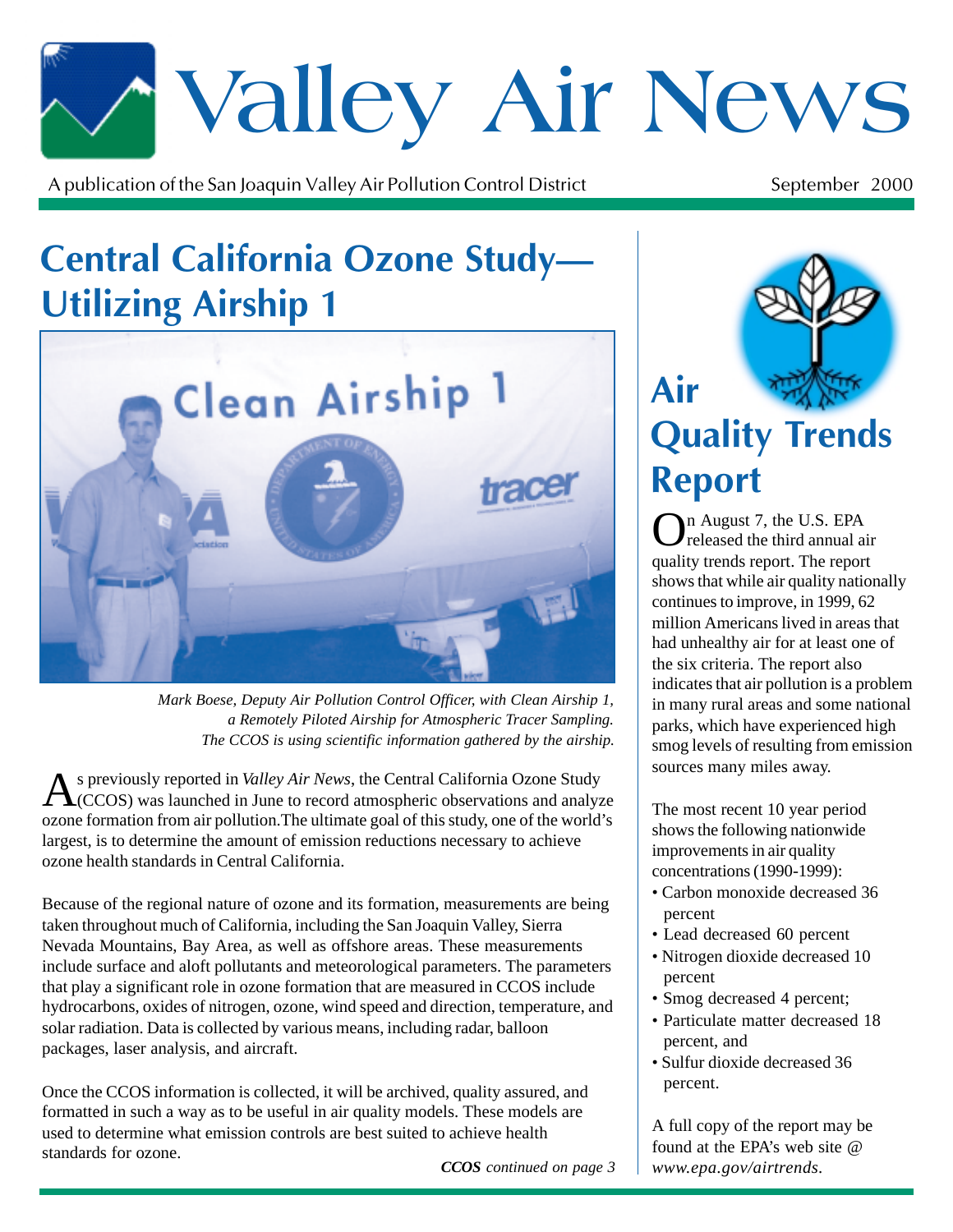#### **GOVERNING BOARD REVIEW**

**The Governing Board took the following action during the August 17th Governing Board Meeting:**

- The Progress Report to the PM10 Attainment Demonstration Plan.
- Environmental Review Guidelines.
- Sending a letter to EPA supporting Eastern Kern County's position on reclassification.
- Received a Title 17 Briefing.
- Approved a contract for Emission Inventory Improvements for Selected Source Categories.
- Accepted Transportation and Community and Systems Preservation (TCSP) grant, approved resolution increasing District 2000/2001 Budget by \$228,559 and approved agreement with Council of Fresno County Governments to pass through TCSP grant funds to District.
- Approved and authorized Chair to execute agreement with Local Government Commission for TCSP project tasks for \$69,959.
- Approved amendments to REMOVE Program grant award contracts as follows:
	- with the City of Lodi, extending the term of the contract to • December 31, 2000
	- with the San Joaquin Council of • Governments, City of Ripon to extend the term of the contract to • May 31, 2001.

■ ■ ■

**The next Governing Board meeting will be held on Thursday, September 14, at 9:00 AM in the District's Central office in Fresno, and via video-teleconference in the Modesto and Bakersfield offices.**

## **Agricultural Practices PM10 Air Quality Survey**



A recent Valley Air District survey indicates that the majority of<br>farmers in the San Joaquin Valley Air Basin (SJVAB) use some t farmers in the San Joaquin Valley Air Basin (SJVAB) use some type of dust suppressant treatment for their unpaved roads, have not changed their tilling land preparation practices since 1993, and continue to burn walnut and almond prunings. The survey was conducted earlier this year to identify selected agricultural practices that reduce PM10 emissions within the SJVAB.

The survey was designed and conducted by Sonoma Technology, Inc., in cooperation with the USDA Natural Resources Conservation Service (NRCS), local farm bureaus, the Nisei Farmers League, the California Cotton Ginners and Cotton Growers, and the Almond Hullers and Processors Association, and the Valley Air District to evaluates the current and historical practices of Valley farmers among other data parameters. A random sample of more than 600 farmers in the air basin were contacted in February to respond to questions related to PM10 emissions and the following categories: unpaved roads, farming tilling operations, waste burning and disposal with respect to post-harvest prunings, or field crops, and the use of harvesters.

An analysis of the final survey results found that more than seventy percent of farmers have used some type of dust suppression on all or part of their unpaved roads in the past year. Based on several additional survey questions regarding unpaved roads, the survey found that oil and/ or water are the main dust suppressants typically used by farmers. About 90 percent of farmers reported no change to their tilling practices in the past seven years. Methods applied by farmers to reduce PM10 emissions from field operations include the use of pre-irrigating fields; limiting field operations to early morning and late in the evening, and on windy days; using cover crops; and using all-terrain vehicles for weed spraying. A majority of cereal crop farmers disc their post-harvest stubble, and a majority of walnut and almond farmers burn their prunings. When asked about walnut and almond orchard removals, however, a majority of farmers chipped rather than burned their waste. Cost was the greatest obstacle for those farmers who burned rather than chipped their waste.

The new information will be used by the NRCS as well as the District to identify emission reduction activities that have taken place since 1993. This information provides a better understanding of certain agricultural practices, which create PM10 emissions in the Valley.

Copies of the survey are available at the San Joaquin Valley Air Pollution Control District and local farm bureaus.